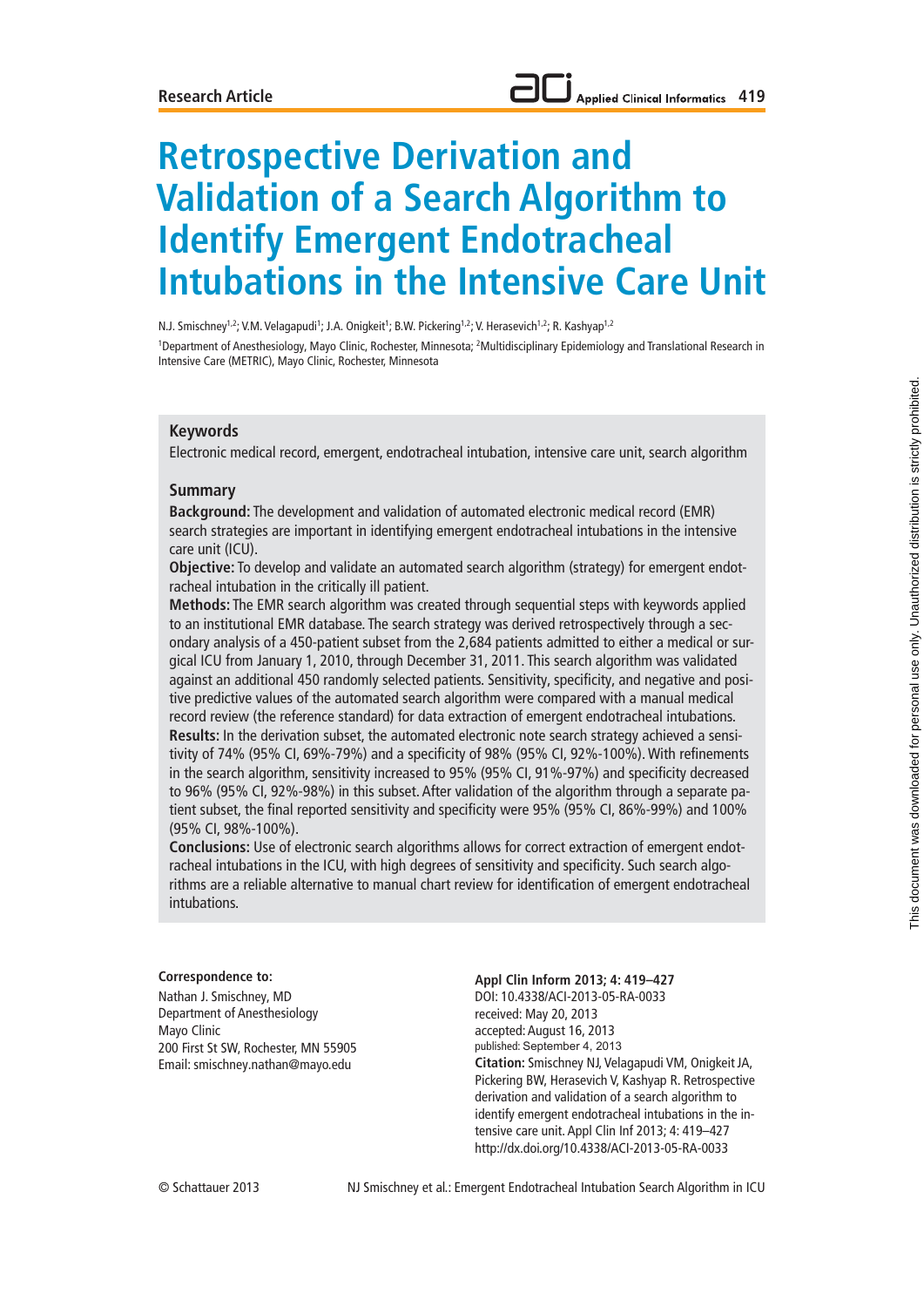### **Introduction**

Critically ill patients receive frequent interventions for diagnostic and therapeutic purposes. These interventions can be associated with complications. One common and life-saving intervention is endotracheal intubation (ETI). The ETIs that occur in the critical care setting are by definition emergent, with a few exceptions (e.g., ETI performed electively to facilitate a procedure-endoscopy). Unlike the elective ETI that occurs in the operating room, emergent ETI performed in a critically ill patient is often associated with hemodynamic instability (1-3). Studies performed in the intensive care unit (ICU) have addressed complications related to emergency ETIs in the ICU, but these studies primarily looked at airway complications (1, 4, 5). Therefore, relatively little data have been assessed for risk factors of hemodynamic instability during ETI in the ICU.

The risk factors associated with hemodynamic instability surrounding ETI in the ICU are largely unknown. This scarcity of knowledge stems from a lack of scientific investigation and the obstacle of defining the time period when an emergent ETI took place in the critically ill patient – information that usually is buried within the medical record. This obstacle is further compounded by inadequate search strategies or improper filtering with the use of the electronic medical record (EMR) in modern medical practice. Therefore, in order to address these potential risk factors, two elements must be defined: identifying an emergent ETI and at what time did it take place, designated as *time zero*.

Increasingly, automated search strategies are used to identify certain elements in a patient's EMR (6, 7). Recently, Singh et al (7) developed and validated automated electronic search strategies to extract Charlson comorbidities from EMRs. These investigators found that by using the electronic search strategies, they were able to achieve a sensitivity and specificity that were greater than 90%.

The primary objective of the present study was to develop and validate an automated electronic search strategy for emergent ETIs in the ICU. Identifying emergent ETIs is a necessary first step before establishing time zero, which is defined as when mechanical ventilation took place in the critically ill patient. Our secondary aim was to compare the sensitivity, specificity, and positive and negative predictive values of our electronic search strategy with a comprehensive manual review of the medical record (the reference standard), detecting emergent ETIs from the EMR.

### **Methods**

The study was approved by the Mayo Clinic Institutional Review Board for the use of existing medical records of patients who gave prior research authorization.

### **Study Population**

The derivation and validation subsets were obtained retrospectively from two critical care units at Mayo Clinic in Rochester, Minnesota. These subsets were a heterogeneous population of medical and surgical ICU patients admitted from January 1, 2010, through December 31, 2011. The data included only first-time ICU admission. Critically ill patients who have been admitted repeatedly to the ICU have significant alterations in their physiology that may hinder identification of possible risk factors leading to hemodynamic instability after emergent ETI for future study. Furthermore, although patients in other locations, such as the emergency department, may have complications from emergent ETI, they are potentially different with regard to their pathophysiology. Therefore, the present study focused on the critically ill population.

The total retrospective cohort contained 6,714 consecutive patients ( $\blacktriangleright$  Figure 1). This number was reduced to 2,689 patients who received mechanical ventilation on first ICU admission during the study period, excluding 101 patients who did not provide prior research authorization. From this cohort, five patients were excluded because of age restriction (i.e., younger than 18 years). No other exclusion criteria were used. A subset of 450 randomly selected patients was used for derivation in 2010. The automated search algorithm was further validated against 450 randomly selected patients from the cohort in 2011, with use of statistical software (JMP version 9.0; SAS Institute Inc). The selection of 450 patients in both subsets was chosen to limit manual annotation burden while ensuring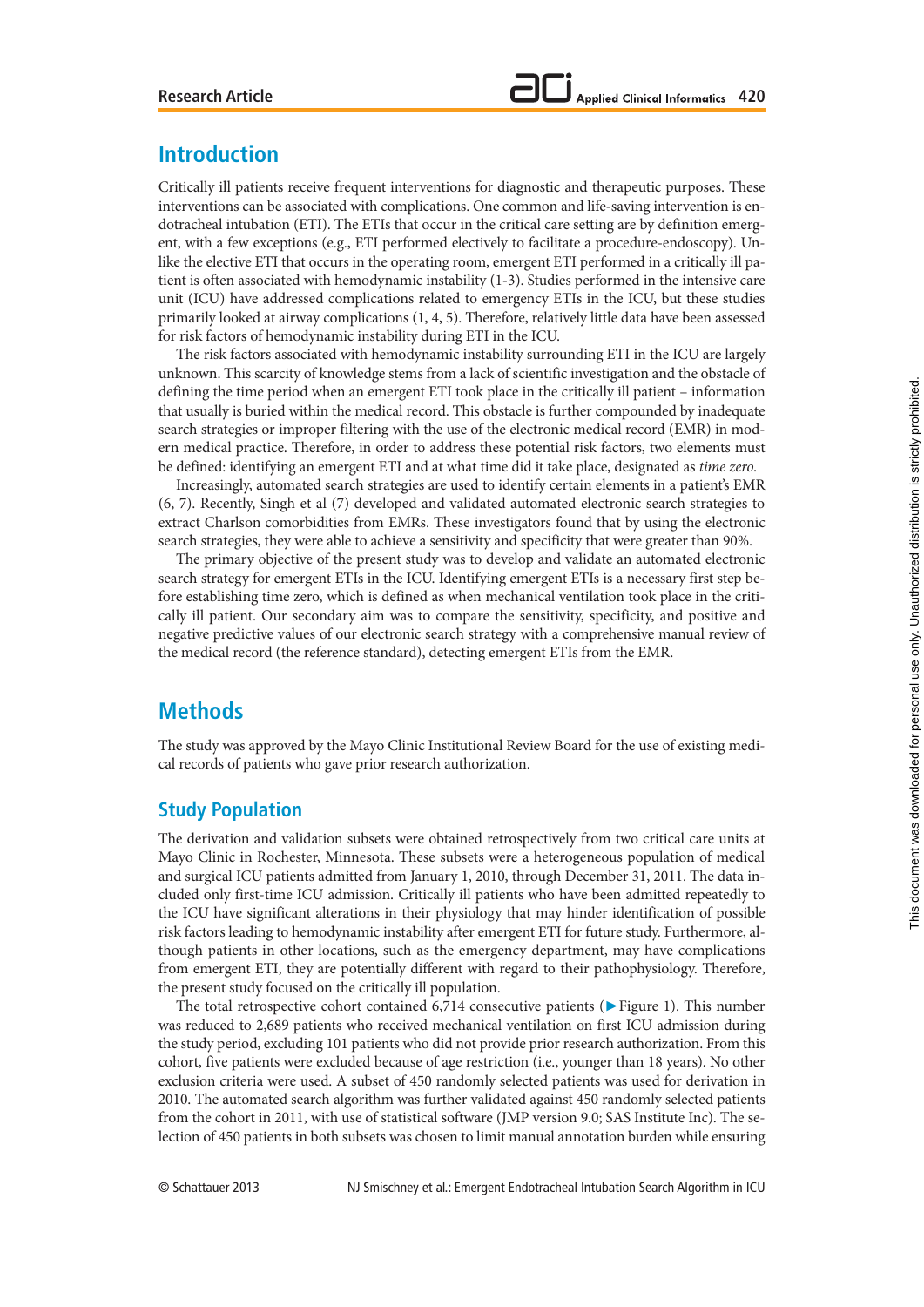a robust sample size for the two subsets. The selection of two different years was chosen to add more scientific rigor to the final search algorithm.

### **Manual Data Extraction Strategies**

No implicit gold standard is available for the identification of emergent ETI, but manual data extraction is the traditional method for assessing data in clinical research. The medical records of the derivation and validation groups were reviewed manually and independently by two critical care clinicians (N.J.S. and V.M.V.). The data were collected from procedure notes marked as *intubation* and then reviewed to assess the emergent vs. nonemergent status of the ETI note, which was listed as yes or no. In addition, all emergent procedure notes, whether related to ETI or not, were reviewed during each patient's ICU stay. The emergent ETI notes were used for data extraction because they provided the only documentation in the patient's EMR that indicates the emergent nature of the ETI. The accuracy or timing, or both, of emergent ETI notes have not been validated previously. However, there is no other form of documentation regarding the emergent status of ICU intubation. At our institution, these notes are required in documentation of ETI in the ICU.

Additional factors that represent ETI, such as mechanical ventilation parameters, were not used because these may be present for patients receiving noninvasive ventilation, as well as patients who require ventilatory support through a tracheotomy. The research team performing manual data extraction was not aware of the automated electronic note search strategy results.

### **Automated Electronic Note Search Strategy**

Mayo Clinic is unique regarding the numerous databases available for clinical research. The present retrospective study used data from the Mayo Clinic Life Sciences System (8), an exhaustive database with abundant patient information. Centralized for all Mayo Clinic hospital data, this database contains such patient information as demographic characteristics, diagnoses, laboratory test results, flow sheet data, and clinical and pathologic information gathered from various resources in the institution. This database has been validated previously and is reliable (9, 10). We used a Web-based commercial software tool set (Data Discovery and Query Builder [DDQB]; International Business Machines Corp) for data access. Within DDQB, a medical record can be searched for diagnosis codes (free text terms), laboratory test results, or procedure codes. DDQB is based on Boolean logic to create free text searches (10). With it, a researcher can search quickly for a unique entity by using a text search strategy.

To develop the electronic search strategy, we entered the term "Emergency: Yes." Additional criteria consisted of classifying "Event Type on Clinical Note" equal to "Intubation." The electronic search strategy was refined continuously through the addition or edit of terms to enhance sensitivity and specificity to greater than 90% in the derivation subset. For example, "Intubation" when used alone achieved poor performance. The performance improved, however, with the search term "Sedated" added but not with "Sedation." The final search terms used to build the automated electronic search were "Emergency: Yes" and modification of event type, such that "Event Type on Clinical Note" equaled one of the following: "Intubation," "Intubation V2," and "Sedated." The term "Sedated" was selected because ICU patients receiving sedation potentially have mechanical ventilation. The term "Intubation V2" represents version two of the intubation note, labeled in the EMR after the note has been finalized. We restricted the notes to the ICU duration of study. Additional restrictions were placed on location of emergent ETI whereby the included ETIs were only those performed in the ICU, as opposed to ETIs performed in the emergency department or on the medical ward. To validate the automated electronic search, sensitivity and specificity were calculated through comparison to the reference standard of comprehensive manual medical record review (▶ Figure 1). The automatic search strategy was done by an independent critical care research physician (R.K.).

### **Statistical Analyses**

We calculated sensitivity and specificity of the automated electronic note search strategy on the basis of comparisons of test results and the reference standard in both the derivation and validation pa-

© Schattauer 2013

NJ Smischney et al.: Emergent Endotracheal Intubation Search Algorithm in ICU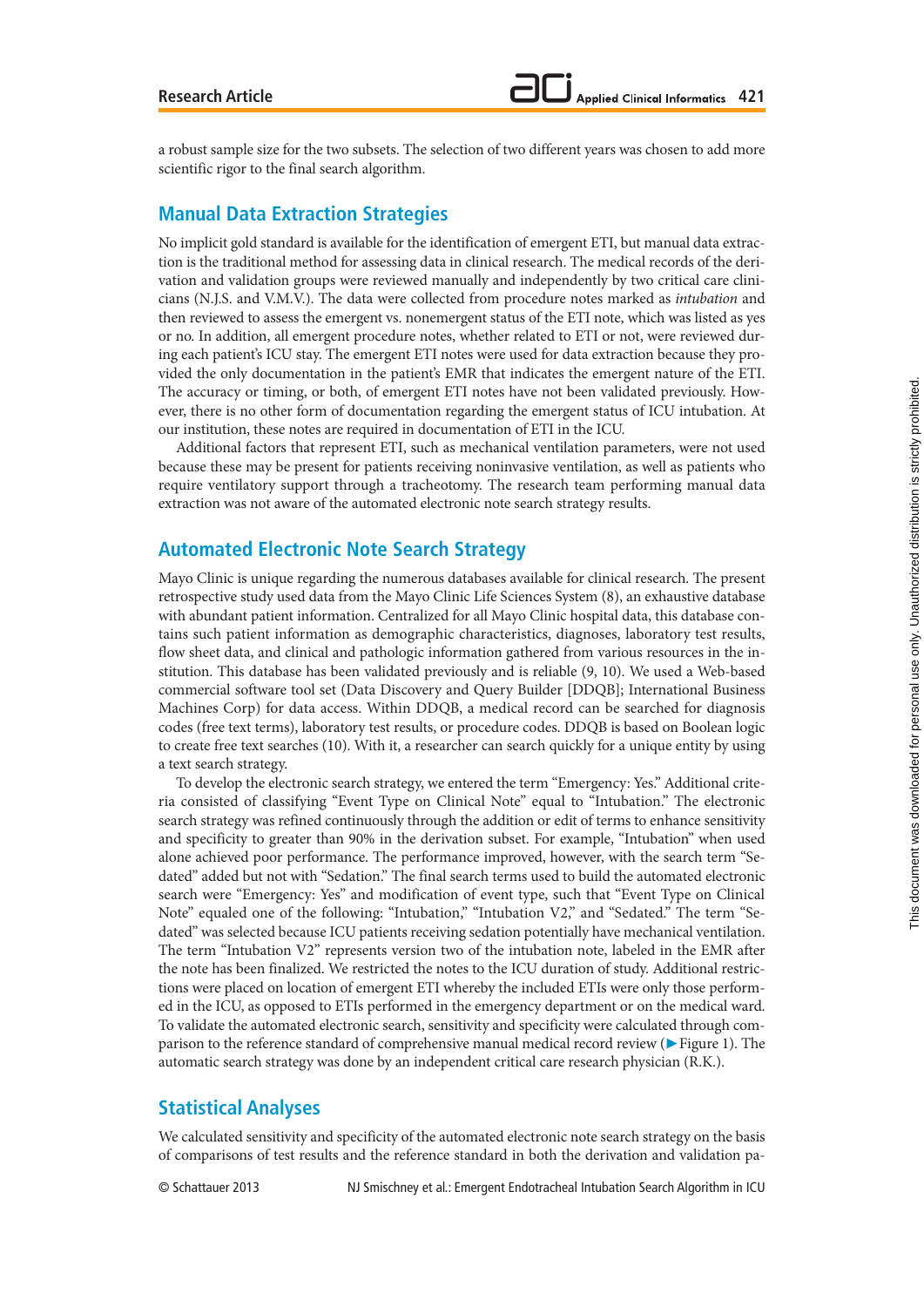tient subsets using Clinical Calculator 1 (http://www.vassarstats.net/clin1.html). The 95% CIs were calculated with an exact test for proportions. We used JMP statistical software version 9.0 for all data analysis.

### **Results**

The final retrospective cohort consisted of 2,684 eligible adult patients who were admitted to a medical or surgical ICU at Mayo Clinic in Minnesota during the study period. This retrospective cohort included patients with first-time ICU admission who required mechanical ventilation. In the derivation subset, 41 of the 450 patients had ETIs performed outside the time period of first ICU admission on manual review of their medical record and the ETI was coded as "0" or "nonemergent."

The automated electronic search strategy achieved a sensitivity of 74% and a specificity of 98% in the derivation subset (▶ Table 1). Disagreement between the automated electronic search strategy and the manual review occurred in 72 patients. On review of these 72 medical charts, we noted several reasons for the findings, including first-time ICU admission dates, procedure note classifications, and procedure note locations. On the basis of these findings, the automated electronic note search strategy was refined further to arrive at our final automated search algorithm with a sensitivity of 95% and a specificity of 96% in the same derivation subset of 450 patients. In the validation subset of 450 randomly selected patients in 2011, the automated electronic search strategy achieved a sensitivity of 95% and a specificity of 100%.

The initial negative predictive value (NPV) and positive predictive value (PPV) in the derivation subset were 53% and 99%, with a prevalence of 0.77. Posttest refinements were made within the same derivation subset. In the validation subset, the automated electronic search strategy achieved a concordance for NPV of 99% (95% CI, 98%-100%) and for PPV of 98% (95% CI, 90%-100%).

### **Discussion**

The use of electronic search strategies has been increasing in the past decade with the increase in EMR adoption and the ability to combine distributed data sources. Survey findings from the Centers for Disease Control and Prevention reported an increase in EMR use by US office-based physicians from 18% in 2001 to more than 50% in 2011 (11). The push to adopt the EMR has been driven in large part by the US government. Incentive programs developed by the federal government promote adoption of EMRs, including the Health Information Technology for Economic and Clinical Health Act in 2009 (12, 13).

However, with the adoption of EMRs, the amount of information that can be assimilated is enormous and can potentially lead to barriers in clinical research. Development of electronic search algorithms can prove useful for clinical and research purposes. Thus, to identify risk factors associated with hemodynamic instability during emergent ETI, it is necessary to first identify whether an emergent ETI took place. After this is accomplished, establishing the timing of mechanical ventilation can be performed.

The results of the present study indicate that the development and validation of an electronic search algorithm within the EMR for identifying patients who required emergent ETI in the ICU is a reliable alternative to a manual chart review. By using this electronic search algorithm, we achieved both sensitivity and specificity greater than 90%, with an NPV of 99% and a PPV of 98%. This study's findings are in accordance with previously published studies showing that the use of electronic search strategies offers highly valid and reliable data extraction methods (10).

Misclassifications between our electronic note search strategy and manual medical record review occurred in 72 cases. We reviewed these 72 charts and the reasons for the misclassifications. The top three reasons, which together account for 80% of misclassifications, were related to the time frame surrounding first ICU admission, the location of the procedure, and the type of emergent procedure. For example, DDQB initially extracted all the emergent procedure notes occurring in the two ICUs during the specified period. These notes included emergent bronchoscopy or ETI in the emergency department, or both. These misclassifications were not surprising because patients having a bron-

NJ Smischney et al.: Emergent Endotracheal Intubation Search Algorithm in ICU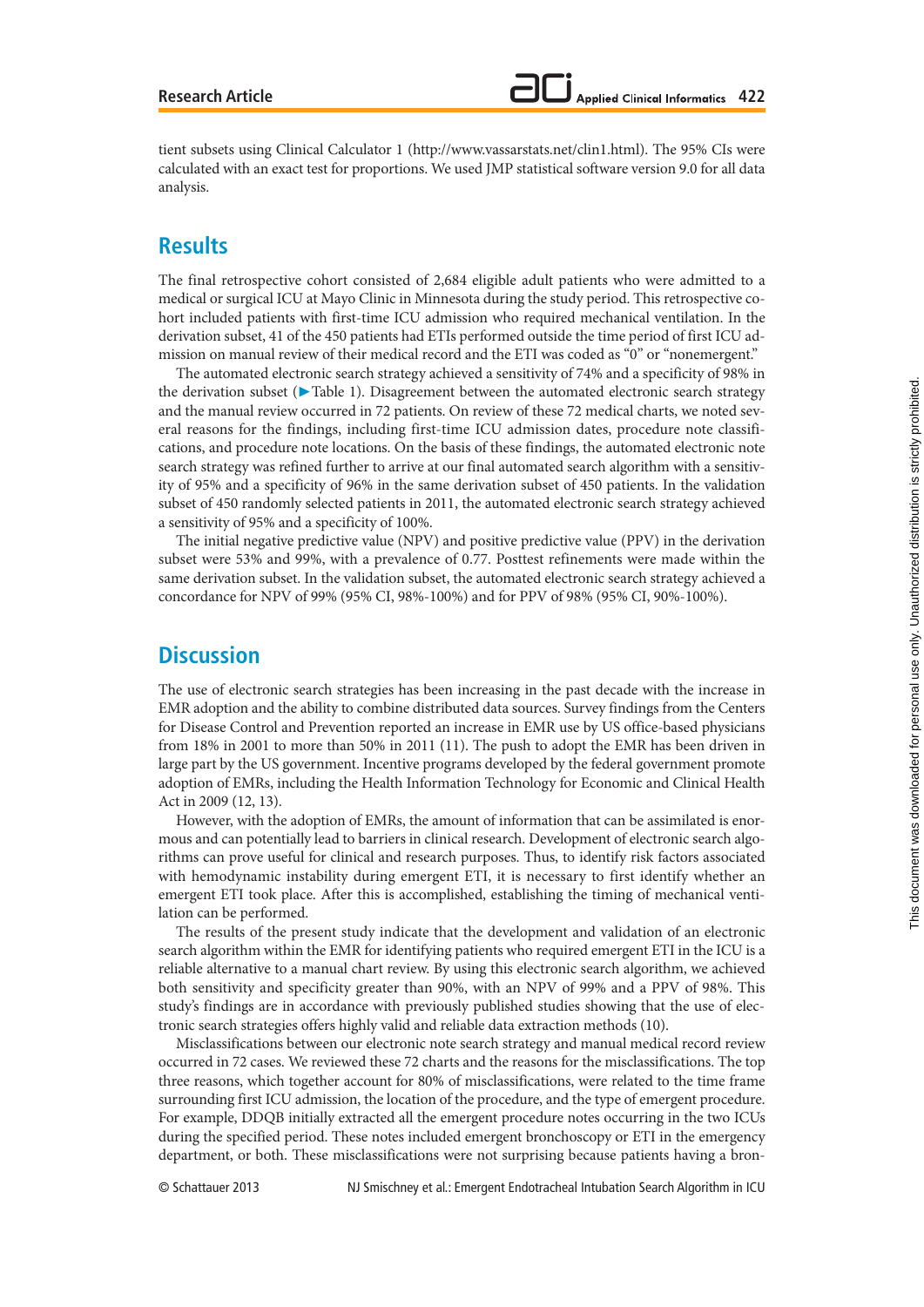choscopy are usually intubated for this procedure and therefore are registered as being intubated emergently by DDQB. The same reasoning resulted in any ETI occurring within the hospital as being an emergent ETI by DDQB. This review was refined to include the procedure note location (emergency department vs. ICU) and type (bronchoscopy vs. nonbronchoscopy). Further restrictions were placed on the time frame surrounding first ICU admissions (ETI occurring during the first ICU admission of the study period rather than throughout the patient's entire medical record), which resulted in the final reported sensitivity, specificity, NPV, and PPV.

This process was a necessary first step in identifying emergent ETIs in the critical care setting before establishing mechanical ventilation initiation and evaluating the risk factors that may be associated with hemodynamic instability during the emergent procedure. With EMR adoption, a vast amount of information can be assimilated quickly. If these records were analyzed retrospectively, time constraints may become a barrier because of the abundance of information.

Several studies address the complications related to emergent ETIs in the ICU (14–16). However, these investigations are mainly prospective studies with small sample sizes and therefore the information is easier to acquire. For example, to obtain the described data from manual medical record review, the time invested by our research team ranged from one minute to more than five minutes per medical record. The automatic electronic note search strategy was derived from DDQB using keyword phrases within specific note sections. This approach resulted in a tremendous reduction in time commitment compared with manual medical record review. Furthermore, the strategy not only is useful for research purposes, but also is of value in the patient care setting (17). The search strategy distinctly differs from the recently advanced approach of "natural language processing" in the following ways. We performed a free text search for a limited number of keywords. Essentially, this was a simple search to match words. Natural language processing is semantic mapping of uncertain text to controlled terminology (Systematized Nomenclature of Medicine-Clinical Terms [SNOMED CT]) (18). Natural language processing requires dedicated real-time software and hardware that may make the system more complex and less reliable. A direct query was submitted to a database using standard open database connectivity connection. Because DDQB is commercialbased software and the medical record is transitioning from paper to electronic, our approach is applicable to any electronic health system. Therefore, any type of standard or customized software can be used for this purpose. We used JMP.

The search strategy used in this context has several limitations. First, performance of the electronic note search strategy is dependent on the foundation of information from which it is derived. Inconsistencies in the database and text search phrases can lead to inaccurate results and thus limit the applicability of this approach to areas with a similar database. For example, although we used a free text search, we performed this task within a structured note. The procedure note has a limited number of designations in the fields we searched, which increases the specificity score ("Intubation V2" is an example). Therefore, the search algorithm used may be aided by a natural language processing approach to algorithm development. Second, we focused only on procedure notes classified as ETI within the critical care setting. If all the clinical notes were analyzed during the specified time interval, our results may have been different. This timely analysis was not feasible because of the time barrier involved in reviewing the entire medical record during the specified interval. Third, the timing of using any electronic search strategy is limited. Search algorithms are not real-time acquisition tools and depend on when the procedure note is posted. Therefore, they cannot be used in real time. Fourth, the iterative nature of query development requires independent validation of each modification. However, after the new query algorithm is built with optimal results, it could be automated. Fifth, data could have been entered in error or the database could have been corrupted (19). However, this fifth limitation likely accounts for only a small proportion of the database. Sixth, data collection may be reported inaccurately, as with any retrospective study. Seventh, this comprehensive EMR system is unique to Mayo Clinic. However, the way in which the search strategy was performed can be applied to any standard or customized software.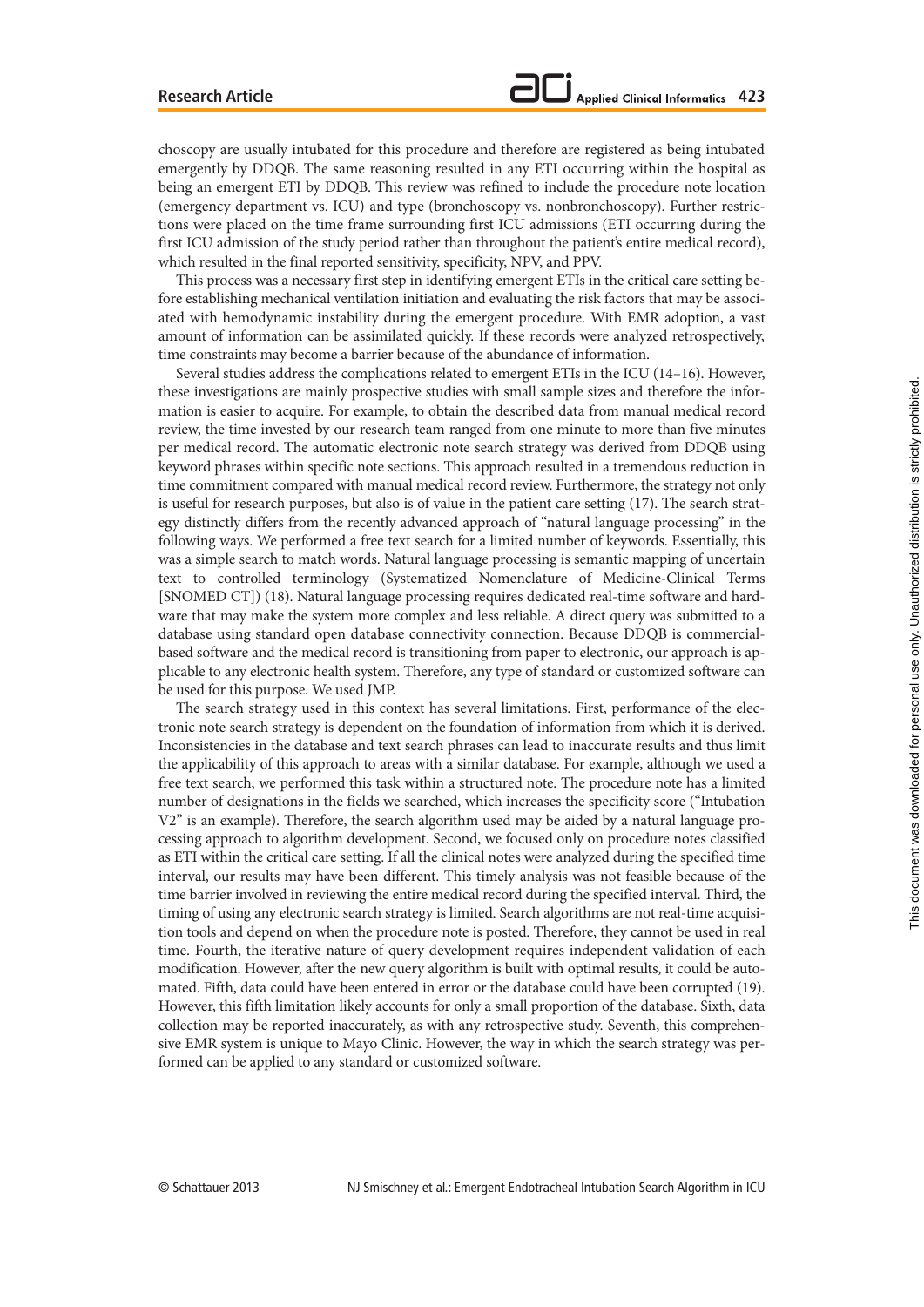# **Conclusions**

Emergent ETIs within the critical care setting can be identified correctly through the use of an automated electronic search algorithm. The achieved sensitivity and specificity can approach 100% through refinements in the electronic note search strategy and can serve to expedite clinical research and, ultimately, patient care. The present study reports on the development and validation of an electronic search algorithm regarding emergent ETIs in the ICU. This will be followed by a study describing the development and validation of a search algorithm for the establishment of time zero. Both these electronic search algorithms may then be applied to ultimately determine risk factors associated with hemodynamic instability in the critically ill patient during emergent ETI in the ICU.

### **Clinical Relevance Statement**

Through the creation of electronic search algorithms, one can accurately and reliably extract data from the electronic medical record. The search strategy created for identifying emergent ETIs in the ICU resulted in a high degree of sensitivity and specificity. The free text search algorithm may bring more structure and standardization in the EMR by information modeling and terminologies, such as SNOMED-CT. Such algorithms can be used with any type of standard or customized software and are a reliable alternative to manual chart review.

### **Conflicts of Interest**

The authors have no conflicts of interest in the research.

### **Financial Support and Disclosure**

This work was supported by the Division of Critical Care Medicine with no direct financial support.

### **Human Subject Research Approval**

The study was approved by the Mayo Clinic Institutional Review Board for the use of existing medical records of patients who gave prior research authorization.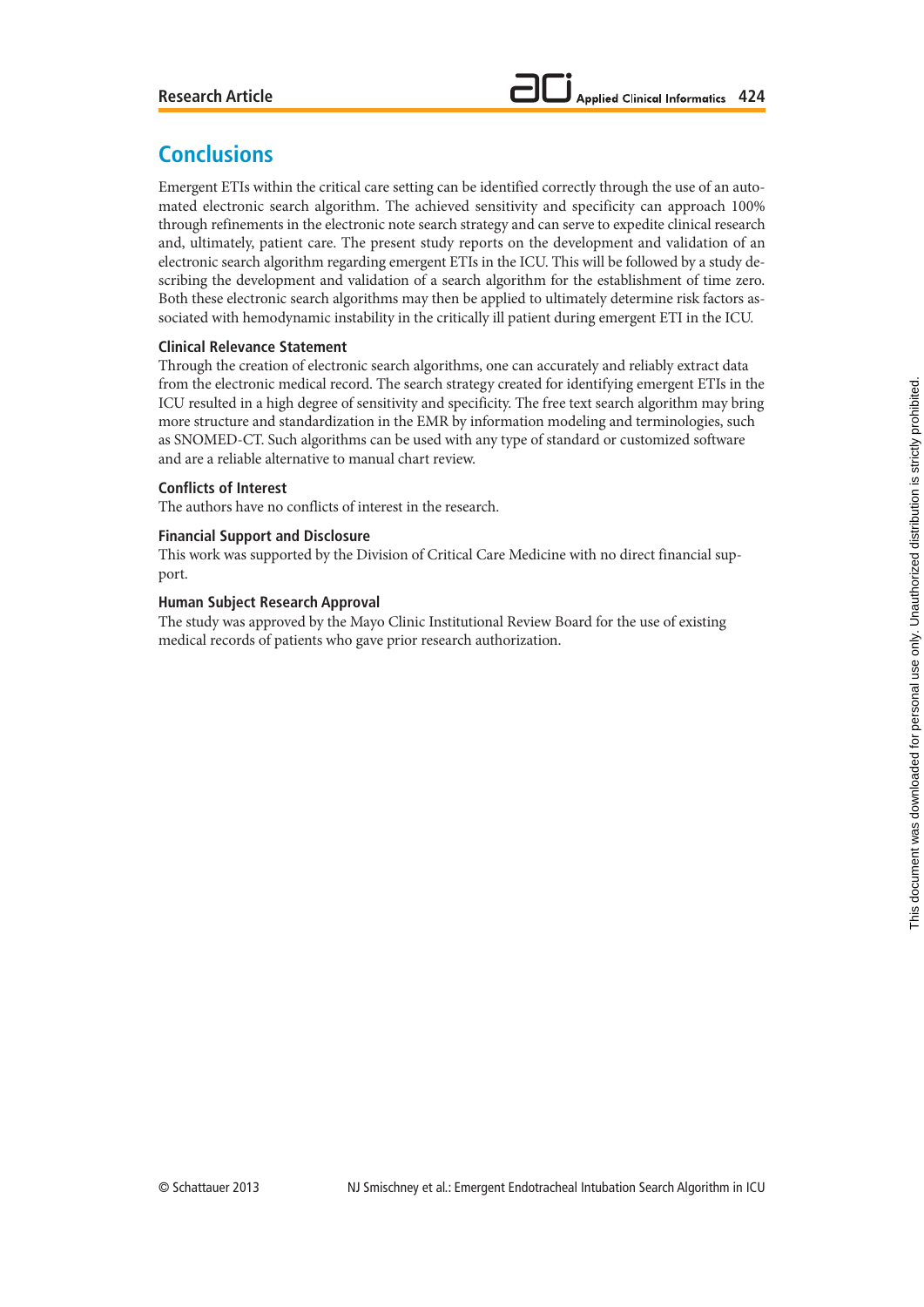



**Fig. 1** Electronic search strategy flow diagram of patients in the Mayo Clinic Life Sciences System from January 2010 through December 2011. ICU indicates intensive care unit.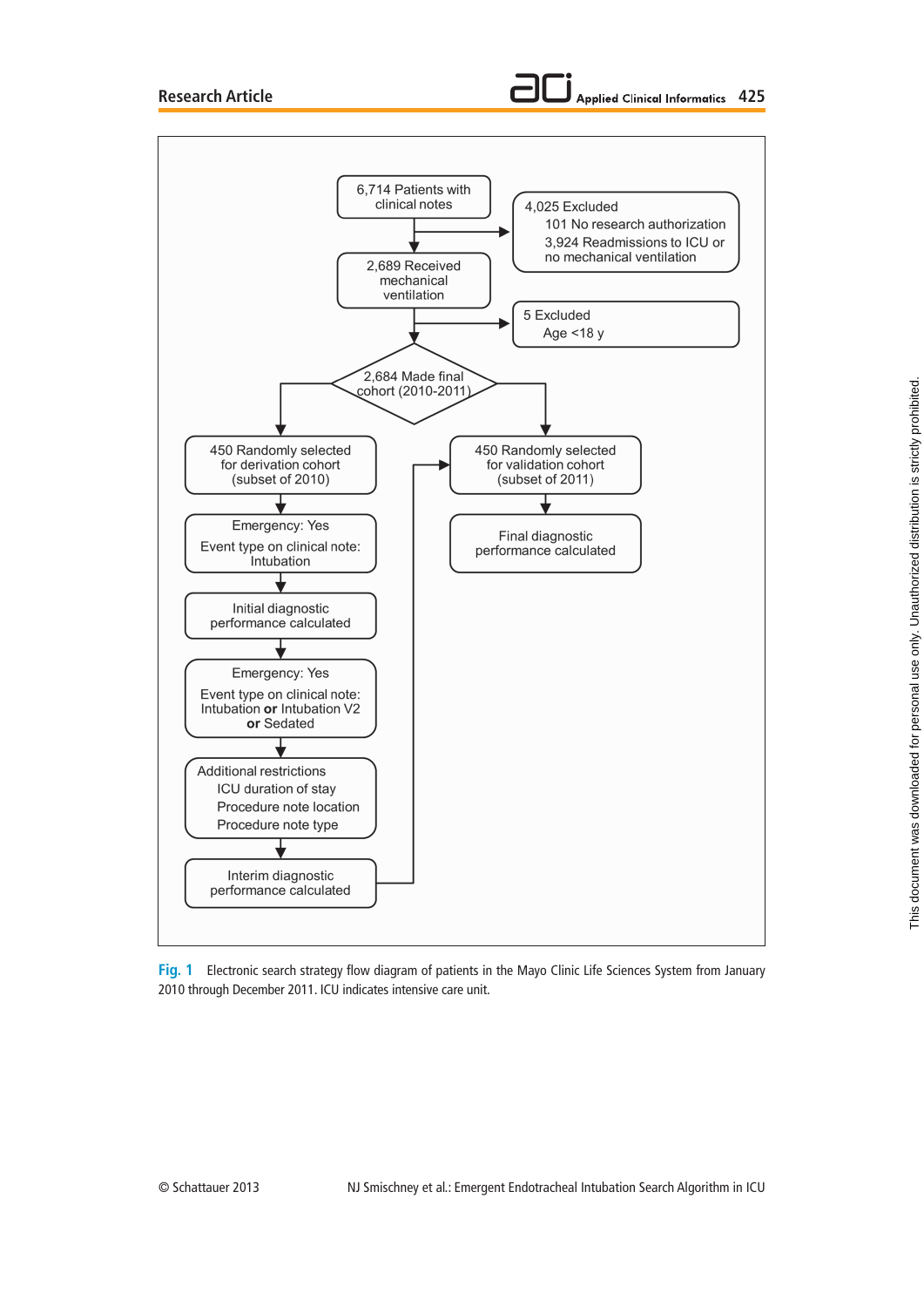### **Research Article**

|  | Applied Clinical Informatics 426 |  |
|--|----------------------------------|--|
|  |                                  |  |

|  |                        | <b>Search Algorithm</b><br>(Emergency: Yes)                 | <b>Sensitivity</b><br>% (95% CI) | <b>Specificity</b><br>% (95% CI) |
|--|------------------------|-------------------------------------------------------------|----------------------------------|----------------------------------|
|  | Initial signature      | event type: "intubation"                                    | 74 (69-79)                       | 98 (92-100)                      |
|  | <b>Final signature</b> | event type:<br>"intubation" or "intubation V2" or "sedated" | $95(91-97)$                      | $96(92 - 98)$                    |
|  | <b>Validation</b>      | event type:<br>"intubation" or "intubation V2" or "sedated" | $95(86-99)$                      | 100 (98-100)                     |

**Table 1** Derivation and validation of electronic note search algorithm.

### **Table 2** Abbreviations

| <b>DDQB</b> | Data Discovery and Query Builder                     |
|-------------|------------------------------------------------------|
| <b>EMR</b>  | electronic medical record                            |
| <b>ETI</b>  | endotracheal intubation                              |
| <b>ICU</b>  | intensive care unit                                  |
| <b>NPV</b>  | negative predictive value                            |
| <b>PPV</b>  | positive predictive value                            |
| SNOMED-CT   | Systematized Nomenclature of Medicine-Clinical Terms |